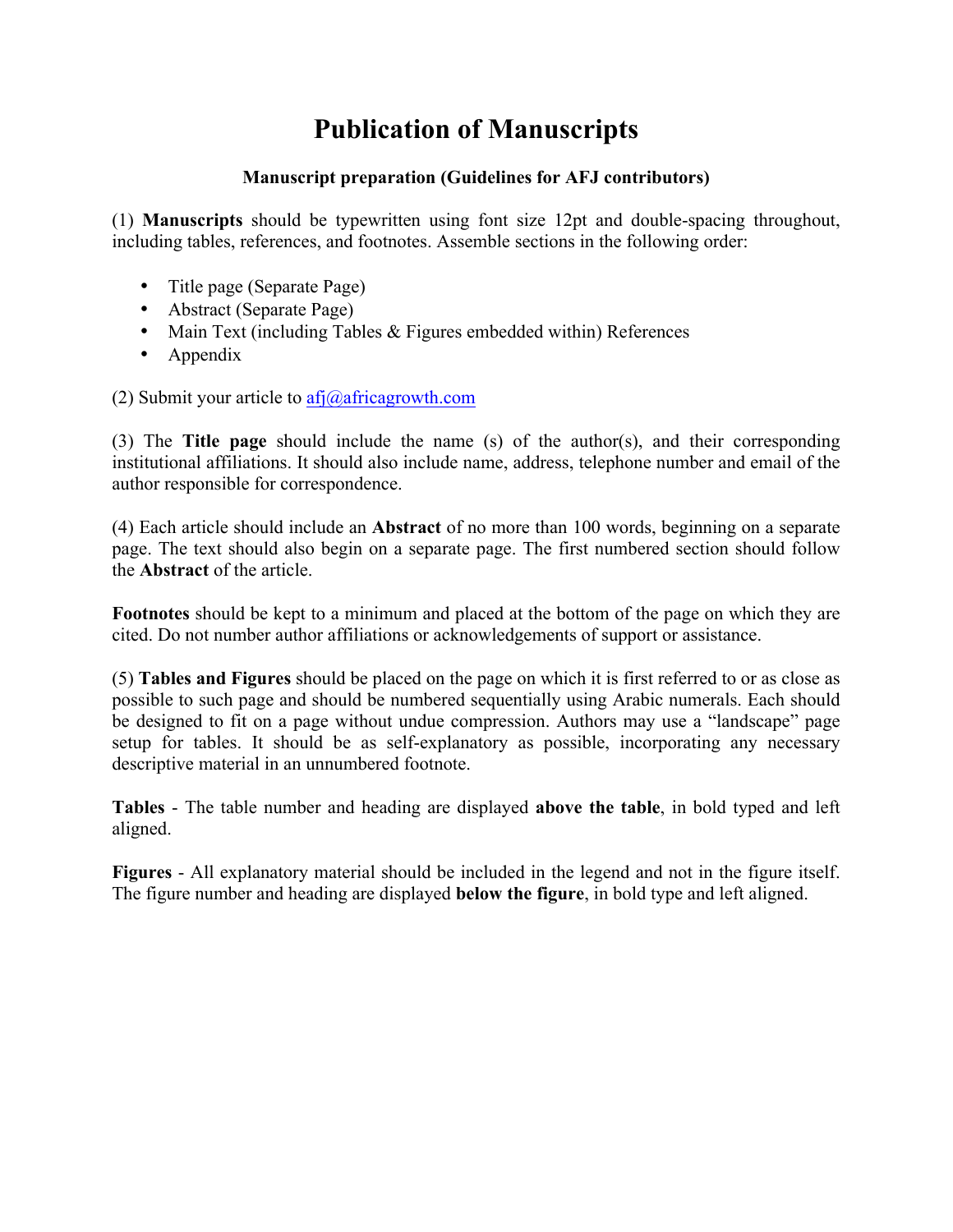(6) Headings are numbered and formatted as follows:

- **MAIN HEADING** (bold)
- **1.1 Sub Heading** (bold)
- *1.1.1 Minor Heading* (italics)

## (7) **References**

The Harvard method must be used, namely short references in the text and more detailed references arranged in alphabetical order at the end of the manuscript. Follow the guidelines below.

#### **References in the text**

If there are multiple references from a single author and they are published in the same year please use, for example: Levine (2003a) and Levine (2003b) to appropriately distinguish the papers.

Omit the page numbers if the entire publication is referred to: e.g., (Levine, 2005); or according to Levine (2003b). If a quotation is cited, use the format: (Levine, 2005: 29; where page 29 is where in the journal article the cited quotation is located).

**The list of references** should be double-spaced, in unnumbered alphabetical order and should begin on a new page, after the body of the paper (i.e., after the conclusion).

Hakansson, N. (1979): "A Characterization of optimal multi-period portfolio policies", in Portfolio Theory, 25 Years After: Essays in Honor of Harry Markowitz, eds. E. Elton and M. Gruber. Amsterdam: North-Holland, pp. 169-177.

Gibbons, M. R., Ross, S. A. and Shanken, J. (1989): "A test of the efficiency of a given portfolio". Econometrica, 57(4), pp.1121-1152.

Merton, R. C. (1990): Continuous-Time Finance. Cambridge: Basil Blackwell.

Norton, C. (2000): "African capital market: the way forward", Working Paper, the University of Cape Town, South Africa.

## **Copyright**

It is a condition of publication in the journal that authors assign copyright to the Africagrowth Institute. This ensures that requests from third parties, to reproduce or reprint articles, will be handled efficiently and consistently.

The Appendix is to be used for reporting extensive proofs that might obstruct flow of the paper if left within the text.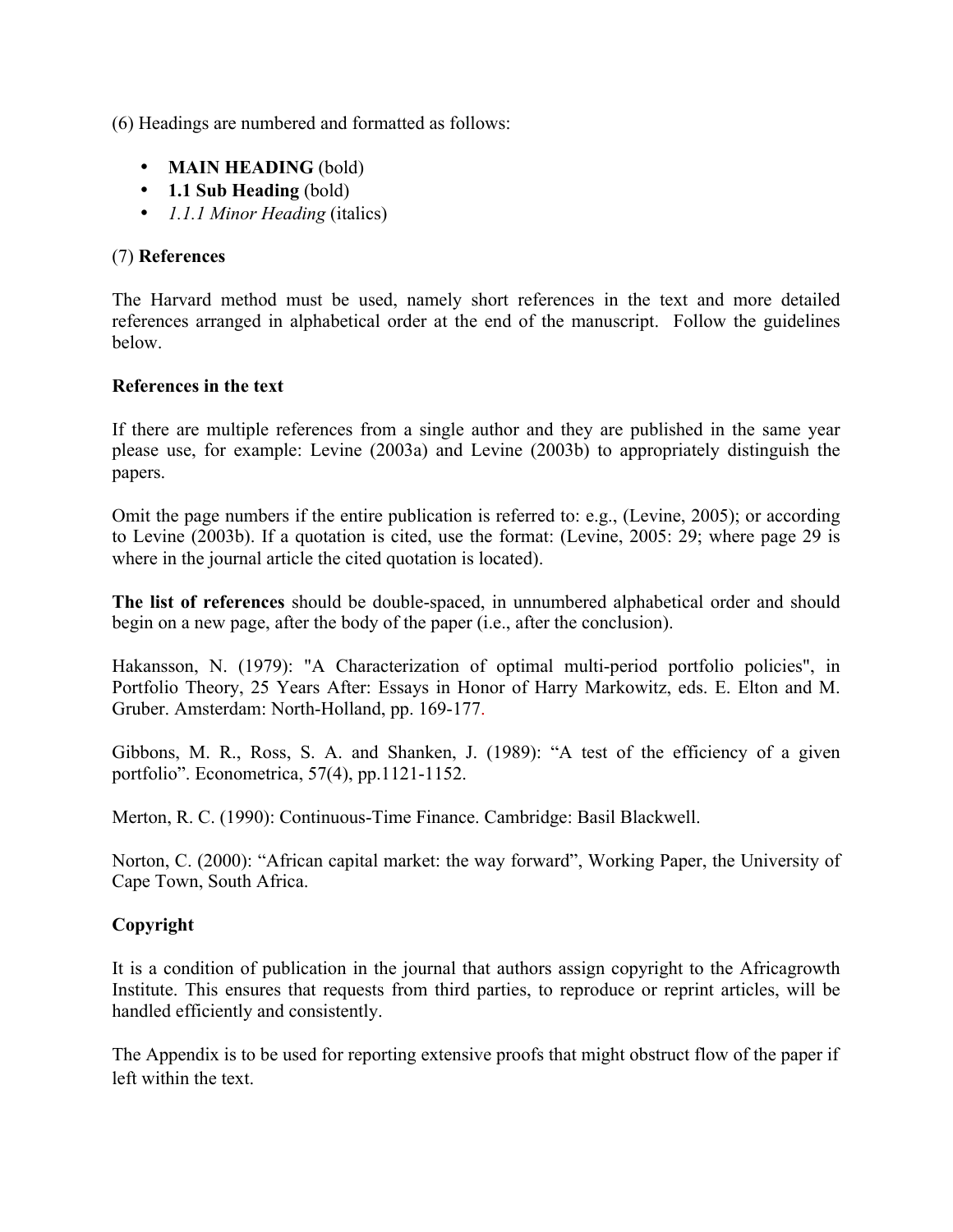The African Finance Journal accepts submissions of papers for review and possible publication, with the understanding that papers submitted are original work and are not under consideration at any other journal. Upon acceptance of a paper for publication, the authors will sign agreements to transfer the copyright to Africagrowth Institute. Authors will hold African Finance Journal, Africa Finance Association, Africagrowth and the Editors harmless against any suit, demand, claim or recovery, sustained by reason of any violation of proprietary right or copyright, or caused by any unlawful matter published in the journal because of the actions of the authors.

## RESPONSIBILITIES

## AUTHOR' RESPONSIBILITIES

As the author(s) of the submitted work, it is your responsibility to ensure that the manuscript represents your own work presented in a professional format. A well-prepared manuscript will help to speed up the peer review process. Reviewers do not like papers that appear to be unprofessionally done.

Authors are required to prepare their manuscripts according to the format given in Guidelines for Contributors.

We reserve the right to reject a manuscript otherwise. Manuscripts submitted not in accordance to the journal format will be significantly delayed during the production stage.

All manuscripts should be written in good English. This is the responsibility of the authors, not the editors. Papers below the standard for the Journal will be returned to the authors for rewriting and can be rejected for this reason alone. Such problems may be avoided and publication expedited if the authors use "grammar and spell check" software to correct basic errors, and have their manuscripts edited by an English-speaking colleague or a professional editing service before the initial submission.

Mathematical formulae and equations have to be presented professionally according to standard format. For general format and style, consult recent issues of the journal. Detailed information on the preparation of mathematical formulae and equations is given in Word guidelines. Word's built-in "Equation Editor" or the full MathType product should be used for authors who use Microsoft Word to prepare manuscripts.

Authors are required to submit the names, addresses and e-mail addresses of three potential reviewers. This can expedite the placement of your paper for review, though the decision on whether or not the suggested referees are used lies solely with the editors.

In order to ensure that the published papers are of professional quality and to meet publishing cost, authors will pay an acceptance fee of \$300. There is no submission fee and rejected papers will not attract any fee. The fee must be must be paid to Africagrowth Institute. The guidelines